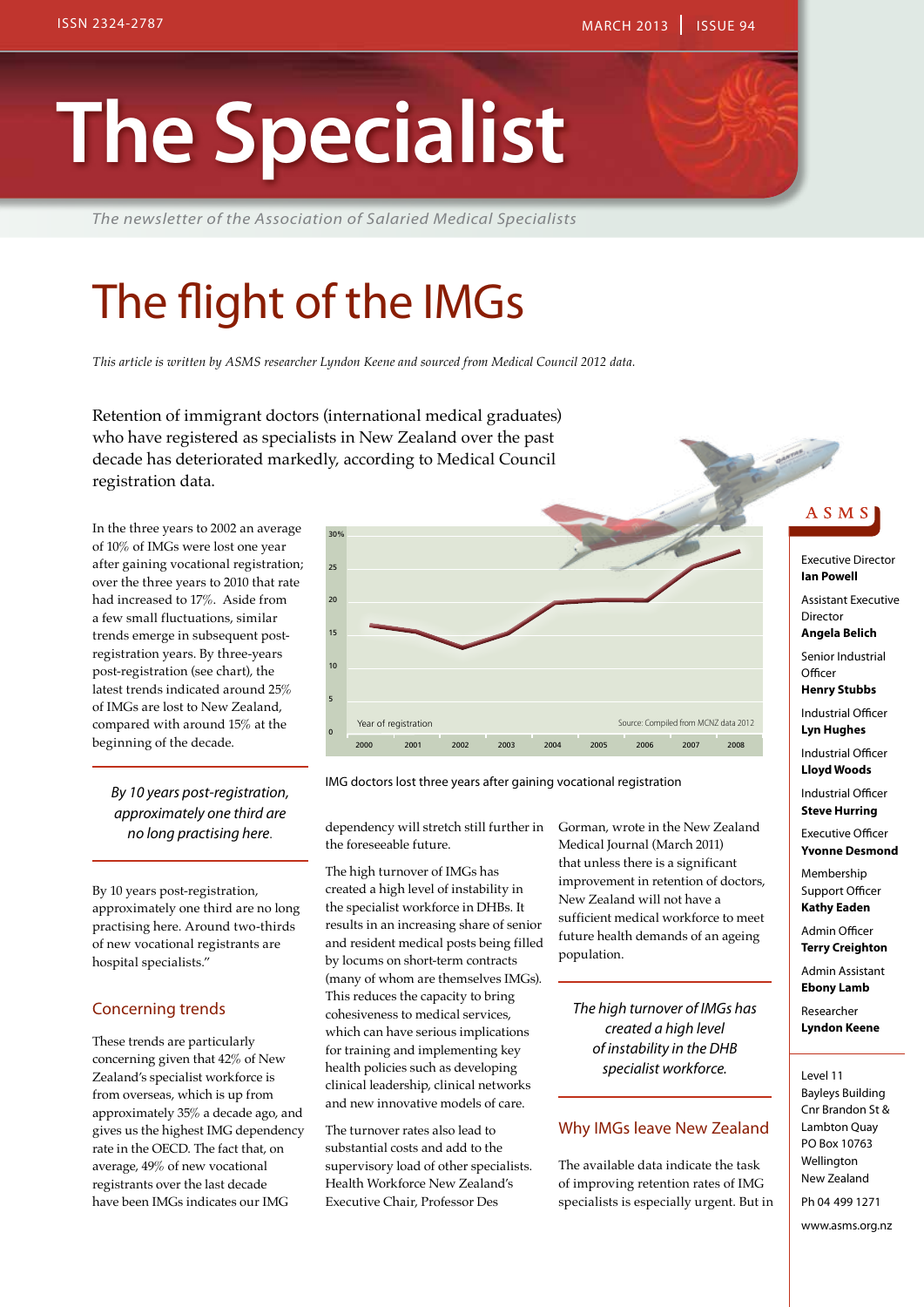order to develop effective policy measures to improve retention rates it is necessary to understand why so many IMGs decide to leave New Zealand.Given the importance of this question there has been surprisingly little effort from HWNZ to provide any insight. A survey commissioned by the Medical Council in 2009/10, reported on in *The Specialist* (March 2012) provides some useful indicators, though it was not specific to specialists. Only a summary of results have been published.

All IMGs who had applied for a Certificate of Good Standing before leaving New Zealand were invited to complete the survey (the number has not been published); 51 responded. They indicated, among other things, that 24% left New Zealand for family reasons, 22% left to take up other professional opportunities or higher training, and 16% left for higher

*There has been surprisingly little effort from Health Workforce New Zealand to provide any insight over why IMGs have poor retention rates.* *DHBs preparedness to pay the high costs of hiring specialists through a revolving door of short-term contracts is a clear sign they lack the ability to attract adequate permanent staff.*

remuneration. Perhaps most significantly, a large proportion of respondents (41%) said they had only ever intended to stay in New Zealand for a short time.

That is reinforced by DHB exit interview data, obtained under the Official Information Act, which indicate a high proportion of departing senior medical officers are on fixed-term contracts. Registration data suggest many of these are IMGs.

An answer to the question of how to address our poor retention rates for IMG specialists, then, appears to be directly related to New Zealand's poor recruitment record. Given that DHBs are facing ever tightening budgets, the indications that they are prepared to pay the high costs

of hiring specialists through a revolving door of short-term contracts is a clear sign they lack the ability to attract adequate permanent staff.

The registration data and workforce trends strongly suggest that in order to improve specialist retention, DHBs first need to be in a position to improve recruitment.

**Lyndon Keene** *ASMS Researcher*

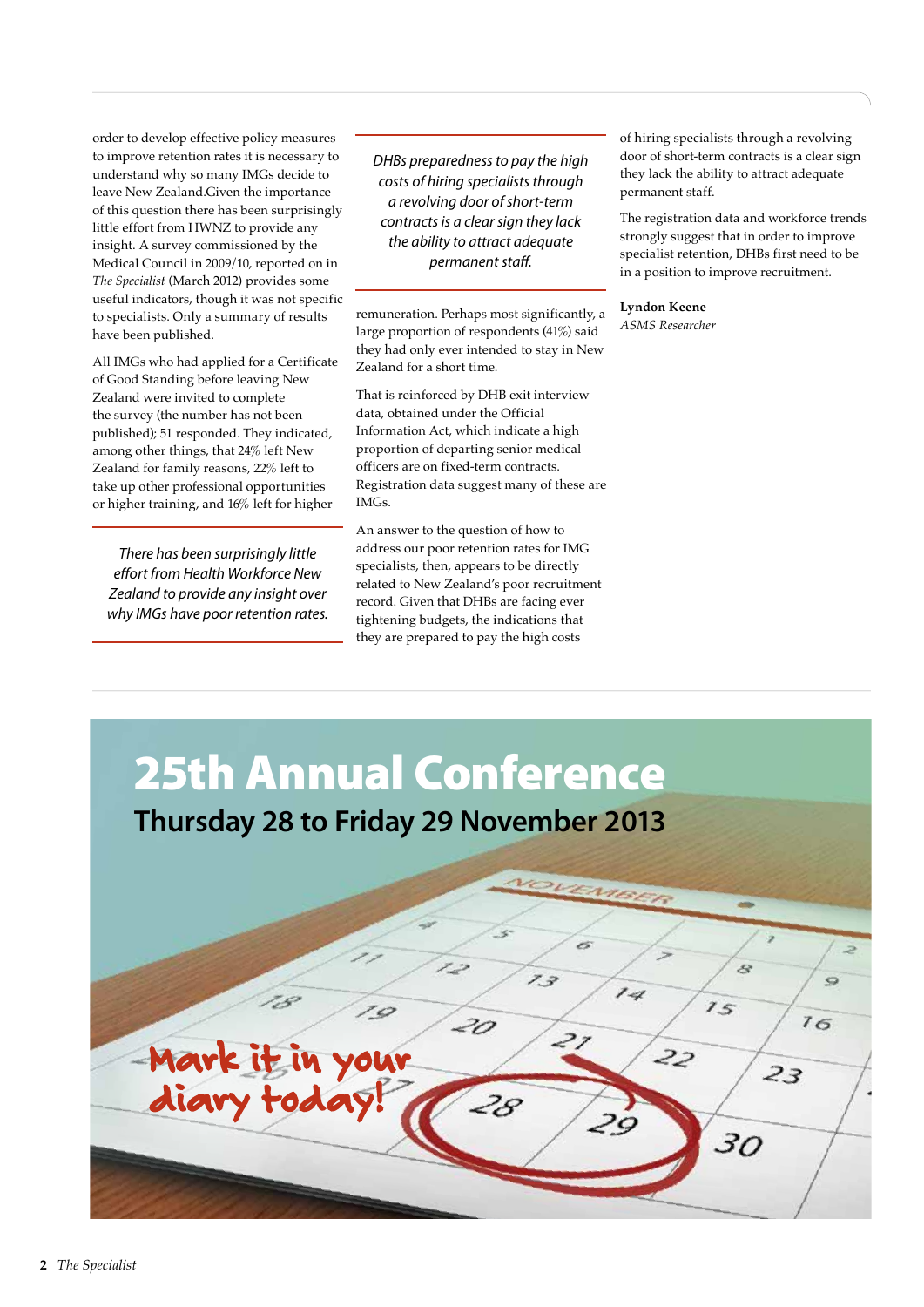

# Confessions of a serial optimist

I have had a dream. Not one sought or strived for, but nevertheless a dream. Almost ten years ago I was asked to step into the vacancy left by a President's move into the Ministry. After a while I realised that to do the job justice I would need to throw my own personality into it, as I took on a position representing the collective of 2200 hospital doctors and dentists, many of whom saw themselves as victims. Victims of rapid reforms, victims of rampant managerialism, victims of multiple jeopardies when the inevitable errors occur.

I have had the privilege and honour of participating in a change of culture. There are remnants of managerialism and command-control, particularly resurfacing in the constrained environments we increasingly encounter. However our Association and its members are increasingly active on the control decks as well as in the engine rooms of our system. From the bedsides to the boardrooms we are leading and changing, innovating and challenging. Leading even when we struggle to find the time aside from seeing patients. Patients who expect that with our knives, knowledge and nostrums we continue to push the boundaries of healthcare, while sharpening, shaping and shifting the very system we work within.

I have enjoyed and endured arguing at top tables, including an all night session in the office of the Minister of Health, and hosting a Prime Minister and her Deputy at the same Conference. I have seen the worst and the best of negotiators and factotums. I have joined with marvellous managers and administrators, while wondering how some of their colleagues seem to be so destructive to our aspirations.

I have had the pulpit of a three-monthly column to express in verse and prose my take on the world I inhabit. I have attempted prodding while stopping short of preaching. I may not have always succeeded, to prod effectively, or to avoid an occasional preach. The forcing function of a print deadline can freeze the pen as well as the brain. So I have often looked outside of medicine for teachings and

learnings. I have taken the opportunity to funnel the wisdom of others while avoiding claims of any self-expertise. I have tried to be more than a conduit, rather reshaping the message for the moment and the audience. Many times I have tried to catch the inspiration between dreaming and waking, to distil insights flitting at the edges of consciousness.

*The public pays* 

*The public gets In between lies the finery and the furore Finery of striving to peak performance Furore when any one impinges on my plans*

*The public pays Through public CEs More than a million to recruit and retain Specialists so special they are beyond The ken, of mortal men*

*The public pays The public donates To forlorn cases with heartstrings Attached to far flung cures Without the test, of evidence*

*The public pays The public funds Whims and fancies of superologists Attached to far flung cures Without the test, of evidence*

*The public pays The public purse For political cycles of convenience While most important diseases Have more than three years to run*

*The public pays The public says For what is right and proper Trusting the carers and curers as one For fair and forthright futures*

Each column may have prodded or provoked one or two to consider their own world and own actions. I will never know if permanent change ensued. Whether they have been wake up calls, or merely snooze alarms. We can all get agitated for a while, but then we do not follow through, unless others are with us and encourage us to overcome inertia and barriers of our system and ourselves.

And is the system merely the cumulative outcome of ourselves? Jeffrey Kluger (in Simplexity) opines that human beings have always been confoundingly quarrelsome creatures, given more to conflict than to resolution. The fact that we ever settle any of our differences is a tribute to how deftly we can learn to manage them. The fact that we often fail to do so is a testament to how much more we still have to learn.

I am more optimistic, though the past decade has shown me the need for realism and pragmatism. To seize what advantage the moment and occasion allows, while also preserving the values of our public health system. Most of us are in this business for a clinical lifetime, and we recognise our forbears for what we can learn from their advances and their errors. On the storm tossed seas of change, often for short term targets and easily counted goals, we are the keels and rudders steering for distant horizons of long term improvements.

Of the many and multiple things that define us, leadership seemed to seek me. I have agonised when to stand at the front of the waka, taking the storm spray in my face, and when to stand at the stern, admiring the energy of the paddlers, pretending to steer here and there. I have relied on others to correct my stance when I chose the wrong end of the waka. I apologise when I have not followed their advice, for any offence I may have caused, and take personal responsibility for the outcomes of my actions.

There is a certain loneliness in captaincy. A need to be with the team and slightly apart from it. To represent at the same time as guiding. To lead whilst encouraging others to step up. To lead whilst encouraging others to challenge.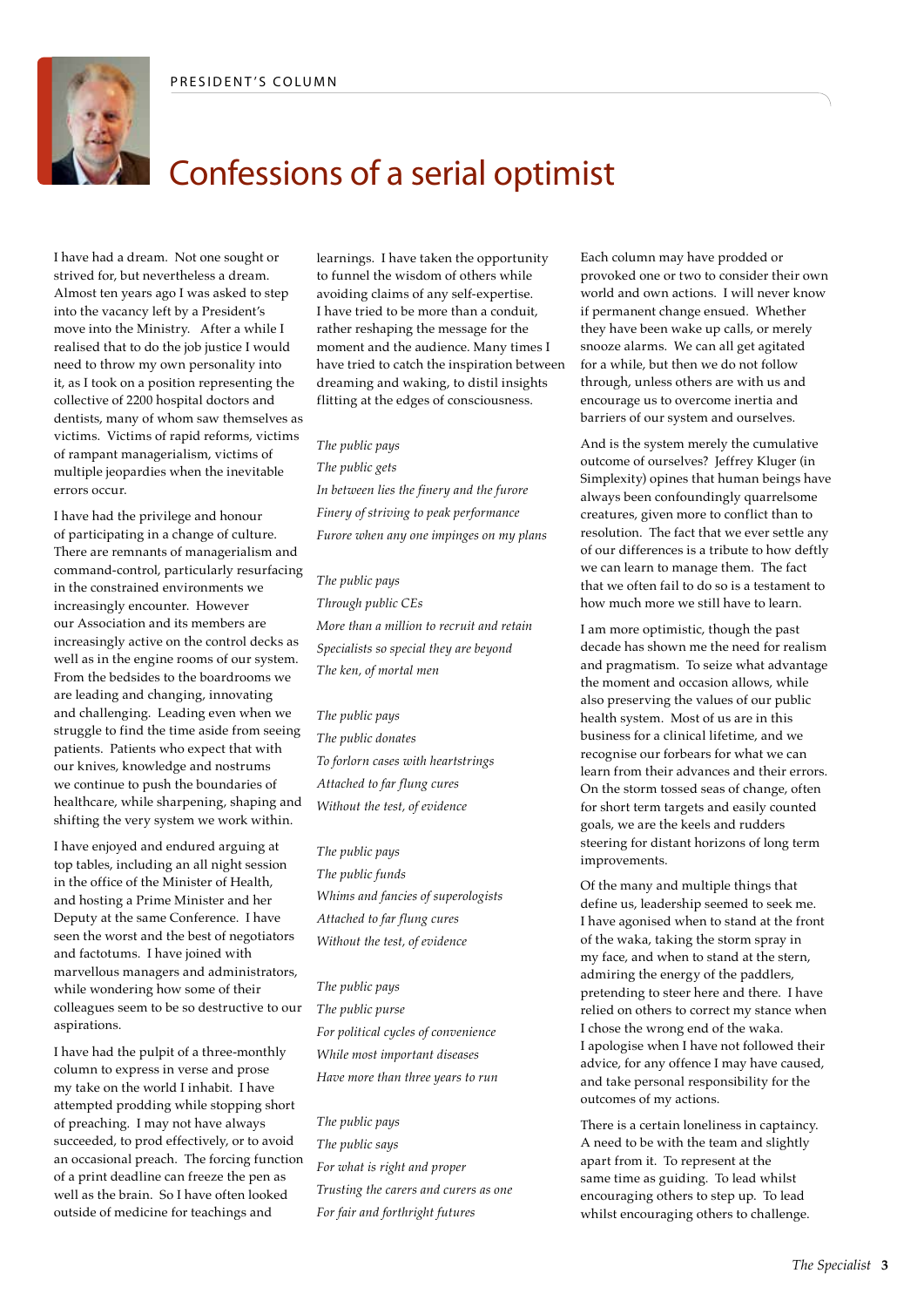To lead whilst encouraging others to follow. To lead whilst encouraging others to take over.

I hand over to another paediatrician who spends his daily clinical life dealing with the effects of poverty and greed, with the deprived generation who we require to be our future healthy working tax-paying citizens, and with the challenges of small town and distant health care. I have confidence that Hein Stander will stamp his own style and caring on his Presidency of our marvellous Association.

The ASMS has stood, and continues to stand, at the pinnacle as defender of our public health system. It has achieved collective power and influence with longevity and relevance. Adopting an identity in Te Reo is long overdue. After seeking the wisest possible counsel, we have been gifted the name *"Toi Mata Hauora"*. It reflects our position collectively at the peak of health care, and our roles individually as the leaders of health care teams. We will adopt this

identity at a gathering of branch presidents and vice-presidents this month. I trust using it will further advance our causes on behalf of our members and the citizens who depend on our leadership and care.

We now have almost 4000 members. Many of whom are leaders in their own right. Many of whom are embracing new clinical networks and new models of care. While trying to preserve the core values of our public health system, which ranks amongst the longest lived in the world. These members have diverse opinions and desires for themselves and for the patients in their ambit of care. They will not agree on many things. But I have found, time and again, they can be united in their passion for a high performing system based on fairness rather than favourites, on equity of access and equality of outcome. And outspoken when they see these principles sacrificed for political or other expediency.

I have spent ten years outspeaking, prodding, reflecting, uniting, occasionally guiding. I have inflicted prose and poetry in this column to cajole and encourage, to enter your thoughts and share some of mine. It has been more than a dream.

It is now time for my dream to end.

It ends in delight.

And.....

It is never ending.

I will continue to marvel at the brilliance, the obstinacy, the endurance, the vigilance, of every one of you - our dedicated specialist membership. And I have been tremendously inspired by the young leaders in our medical student cohort, who will be more able and more worldly than I could ever aspire to be. The future is In Good Hands.

I will partake and contribute, from a different position within the waka.

Kia kaha.

**Jeff Brown** *National President*

### Better, sooner, more convenient: ASMS industrial team

Since 2007 when we last established a new position in the industrial team ASMS membership has increased by over a third. Accordingly in July last year the National Executive authorised the establishment of a new full-time industrial officer position subject to the confirmation of suitable accommodation.

Although it will not be until later this year that we are able to take over the rest of the 11th floor at the Bayleys Building in Brandon St, Wellington, where we have our offices, we decided to go ahead and advertise and appoint even if it meant being a little over-crowded for a while. We have now appointed a new industrial officer, Steve Hurring, to the team.



Steve has worked for the Engineering Printing and Manufacturing Union and the Public Service Association. He has a law degree and had been recently been practicing as a barrister and solicitor in immigration and employment law.

From 1 April Steve will be responsible for industrial matters in Waikato, Lakes, Bay of Plenty, Hawkes Bay, Tairawhiti, Taranaki, Whanganui and MidCentral DHBs.

Lloyd Woods will have responsibility for Wairarapa, Hutt Valley and Capital and Coast DHBs as well as all South Island DHBs.

Lyn Hughes will be working four days a week and will have responsibility for Northland, Waitemata, Auckland and Counties Manukau DHBs.

Senior Industrial Officer Henry Stubbs (who also works four days a week) will continue to work on medico-legal issues and support the industrial officers. Assistant Executive Director, Angela Belich, leads the team.

From left: Angela Belich, Henry Stubbs, Lloyd Woods, Lyn Hughes, Steve Hurring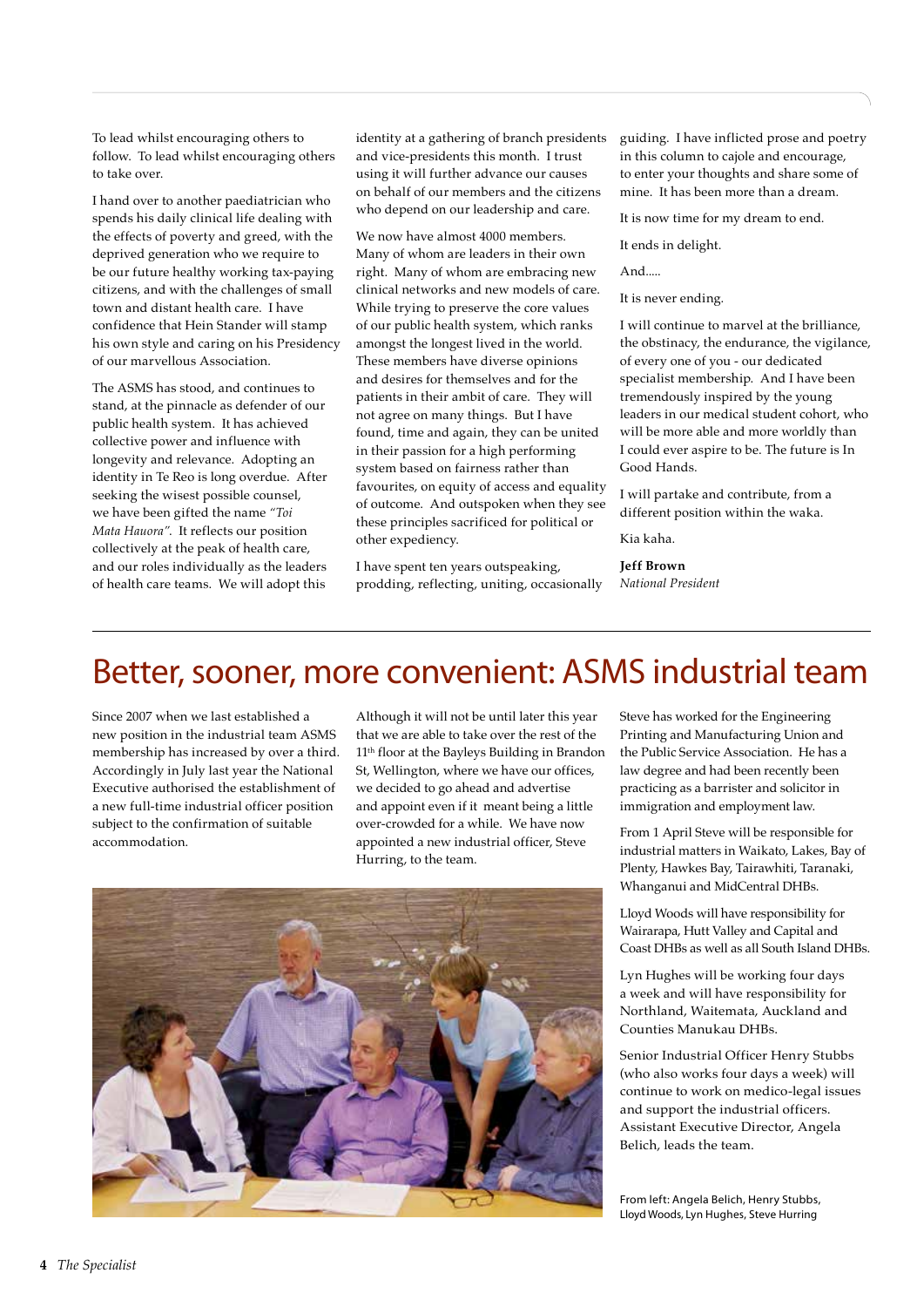

# Politicisation threats to regulatory authorities

One of the things that the medical and dental professions (along with other health professions) fear is the politicisation of our regulatory authorities – the Medical and Dental Councils. As fearful as the professions should be, the greatest threat is to the public who depend on and fund a health system with high standards of quality and safety.

The Health Practitioners Competence Assurance Act 2003 was in general a good, progressive and robust piece of law that provided the regulatory framework for the health professions and with the prime purpose of protecting the safety of the public. It is the statute from which the regulatory bodies such as the Medical, Dental and Nursing Councils are derived and to which they are accountable.

*The Health Practitioners Competence Assurance Act 2003 was in general a good, progressive and robust piece of law*

Not completely but to a large extent. it was based on the then Medical Practitioners Act 1995 covering doctors, which was then extended across to several other professions – some of which had their own less advanced regulatory legislation (such as dentistry and nursing) and others which had none at all.

One of the strengths of the Medical Practitioners Act was that it continued from its preceding legislation the right of medical practitioners to elect fellow practitioners to the Medical Council. Dental practitioners also had the same right under the Dental Act 1988. This right was important in ensuring that there were doctors or dentists on their regulatory authority that had the confidence of their peers. This is a strong contributor towards the confidence of the profession in their registration body and strengthening the safety of the public.

### Downside threat of the HPCA Act

However, in what was the biggest downside of the HPCA Act this right was taken away in what constituted the biggest potential threat to the autonomy of the Medical Council for many years. While the Act provided for four medical practitioners to be on the Council these were to be appointments by the Minister of Health rather than elected by the profession.

Initially this was got round by the Medical Council continuing to hold elections (the Dental Association for the dental profession) and then referring the names of the four successful candidates to the Minister of Health who would then appoint them. This practice began under the architect of the HPCA Act, then Health Minister Annette King. However, this blew up when her Labour

successor Health Minister Pete Hodgson decided for his own reasons to only appoint three out of the four and to instead appoint an unsuccessful candidate.

In response to what was seen as an encroachment on the independence of the Medical Council it led to a hostile reaction from a unified medical profession. Labour's third health minister David Cunliffe listened and agreed in 2008. But his attempt to reinstate mandatory elections was blocked by cabinet. Fortunately, however, this was picked up by the National Party in opposition.

Within a few days after it became government in November 2008 new Health Minister Tony Ryall announced that regulations would be introduced establishing that the four medical practitioner positions would be elected by the profession, not appointed by him, and further extended this to the Nursing Council which had never had positions elected from the nursing profession. Unfortunately this proved difficult to apply to the Dental Council because of the inclusion under its jurisdiction of other allied dental occupations.

### Regret, irony, secrecy and new politicisation threats

Regrettably, and also ironically given that it involves the same health minister, threats to the autonomy of the regulatory authorities have re-emerged in two different ways. The first is a secretive process initiated by Mr Ryall in which the regulatory authorities are being pressured to amalgamate their organisational resources including staffing. This seems innocent enough and perhaps even sensible. But if this was so why the secrecy? Why are the professions being excluded by the Minister? Why is the Minister requiring this exercise to be conducted in a way that is the exact opposite of the clinical leadership and engagement that he has previously professed to support?

The official reason given was cost reduction through rationalisation. But it appears that the initial estimates of savings proved to be overly optimistic. The concern we have, along with other organisations of the medical professions such as NZMA and the NZ Nurses Organisation, is the risk of 'dumbing' down the expertise that the different vocationally based regulatory authorities need. If you make your expertise more generic by cost cutting, you increase this risk.

*The concern we have, ... is the risk of 'dumbing' down the expertise that the different vocationally based regulatory authorities need.*

Due to its unnecessary politically imposed secrecy it is difficult to know what is happening. However, inevitably there are leaks. One thing we know is that the secretive process has gone on much longer than intended. The Minister has the power to influence,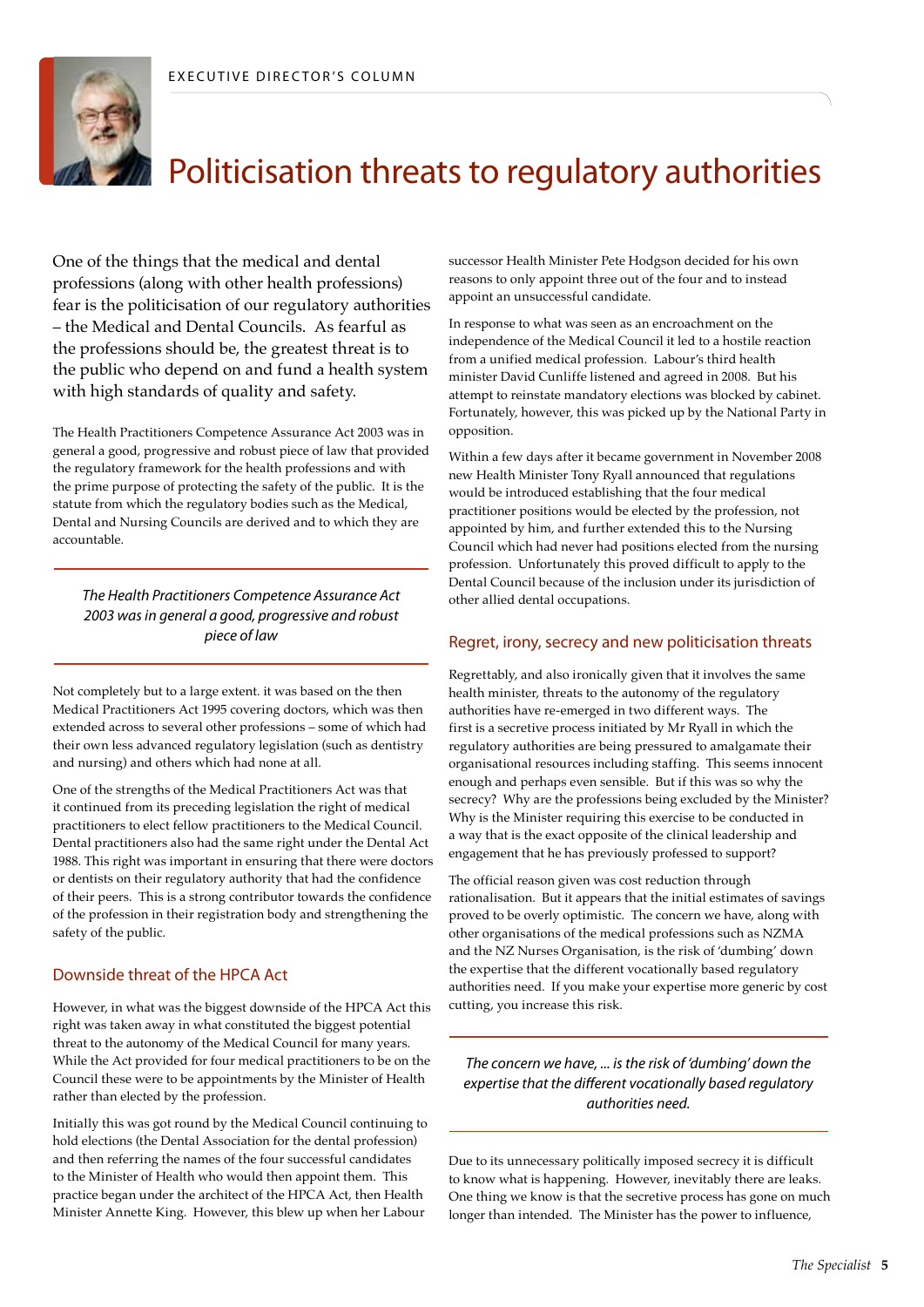to cajole but not to require or instruct. It does appear that some of the regulatory authorities, the Nursing Council at least, is courageously standing up to this pressure.

### Solutions look for problems

The second threat arises from the current review of the Health Practitioners Competence Assurance Act. One of the successes of the lobbying over the original Bill that led to the Act was the inclusion of a statutory requirement to review the operation of the Act three years after it came into force. That operational review was conducted in 2007. It concluded that the Act was working well but recommended some minor changes. Legislation to enable this was prepared in 2009 but to date it has not been introduced into Parliament.

Meanwhile Health Workforce New Zealand has leapt into the fray, on behalf of the Minister, with a new review. Its discussion paper has been severely criticised by a range of professional bodies (including the ASMS) as being solutions in search of problems. The thrust of the concerns involved diluting the Act's focus on the safety of the public (by introducing a new focus on workforce data

despite the fact that this should be HWNZ's role) and increasing Ministerial power over the regulatory authorities. The latter might be driven by the difficulties confronting the government in achieving its objective in merging the authorities resourcing.

In opposition the National Party rightly criticised the potential threat to the autonomy of the Medical and Dental Councils by the then Labour led government and in government it rightly corrected it with the Medical Council at least and also extended this positive move to the Nursing Council. This makes doubly disappointing that it is now seeking to increase its influence in different and potentially more threatening ways, and through a process that excludes health professionals (contrary to Mr Ryall's advocacy of clinical leadership).

### **Ian Powell**

*Executive Director*

### jobs.asms.org.nz revamped

The ASMS has for many years provided a jobs listing service on its website for the benefit of our current and potential members and their prospective employers. In addition to holding New Zealand's most comprehensive listing of SMO job vacancies, the ASMS website is one of the first points of contact for most senior doctors and dentists seeking medical employment in New Zealand. Consequently our website receives a high volume of international traffic with an average of 3,000 visitors each month.

A key aim of the service is to help fill SMO vacancies throughout New Zealand's public health sector, particularly in our DHBs. The website has always drawn strong interest from international medical graduates looking for employment in New Zealand.

In order to further improve this service we have redesigned this section of our website, launching the new service in mid-March. The refurbished section has a range of features to simplify the vacancy listing process for advertisers and provide added functionality making the site much quicker and easier for advertisers to use. It also includes a number of enhancements improving the website's usability for SMO job-seekers which we expect will increase the number of repeat visits as well as build the total volume of visits.

Users can either go direct to **jobs.asms.org.nz** or link from the main ASMS website homepage (see *Advertising* and *Vacancy Listings* buttons in the right hand column).

### **New features for SMO job-seekers include:**

- improved search features;
- the ability for jobseekers to subscribe for email alerts in regard to their search preferences;
- the ability to email a vacancy listing to a friend or colleague;
- an easy contact form direct to the vacancy contact person for a specific listing;
- a direct link to the full job description on the employer's website/jobs portal; and
- a direct link to the job application form.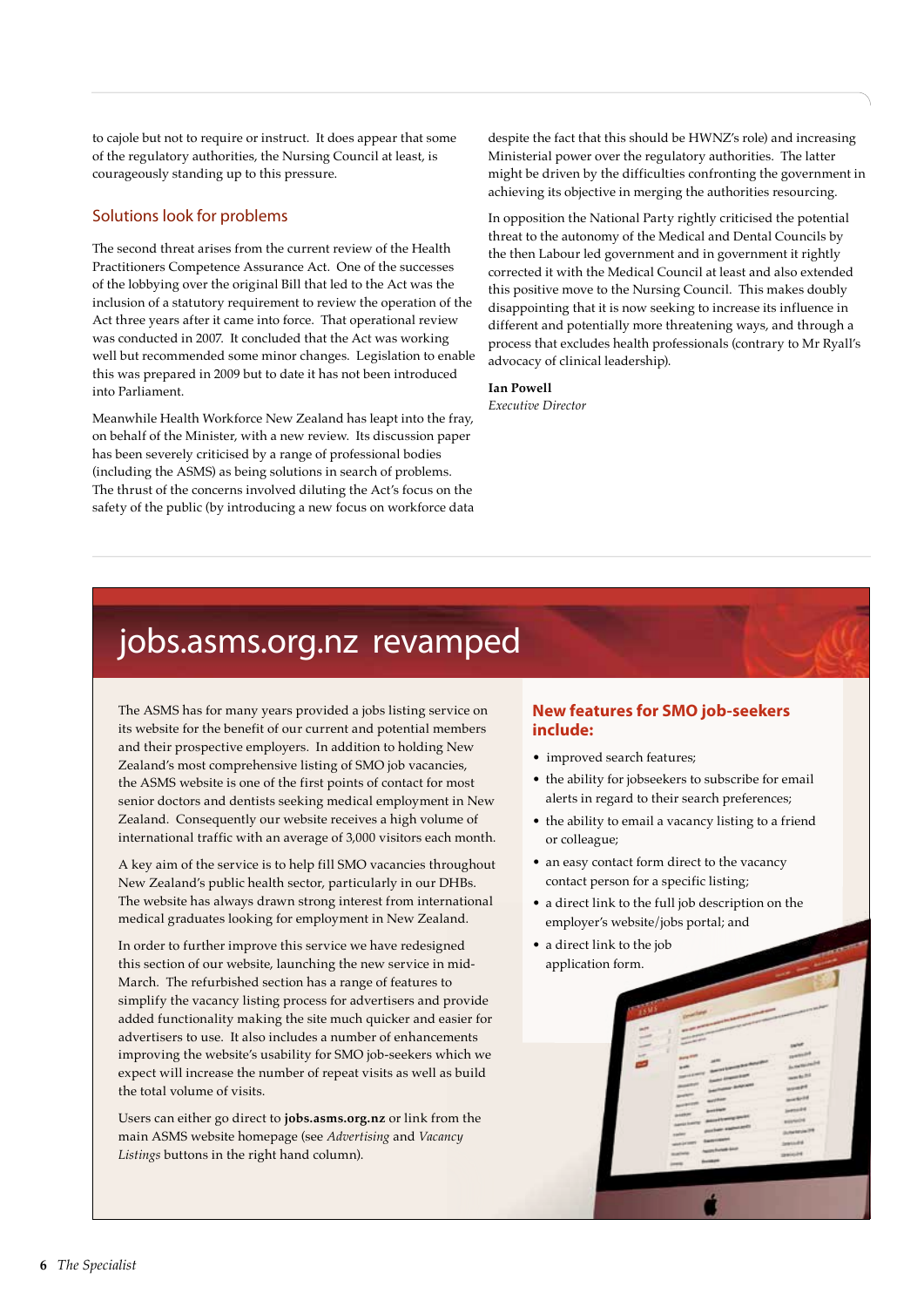# Will patient safety still come first? The Health Practitioners Competence Assurance Act Review

Last year saw the third attempt by two successive governments to review the Health Practitioners Competence Assurance Act (HPCAA).

The Health Practitioners Competence Assurance Act is the statute that sets up the system for registering health professionals in New Zealand and sets up the 'responsible authorities' such as the Medical Council. The purpose of the Act is to protect the health and safety of members of the public by providing for mechanisms to ensure that health practitioners are competent and fit to practise their professions. It does this mainly by setting up an accountability regime through bodies like the Medical and Dental Councils which specify scopes of practice within which each practitioner is competent to practice.

An operational review was required in the Act. This started in 2007 and found that the Act was largely working well. The relatively minor changes that resulted from the operational review have been awaiting introduction into parliament for some time and were to have been sent to the Health Select Committee last year.

In 2010 Health Workforce New Zealand went through a consultation process on a paper called "How do we determine if statutory regulation is the most appropriate way to regulate health professions." Neither of these two rounds of consultation appear to have delivered the outcome required by Health Workforce New Zealand or the government so a third review was launched in 2012. This review required responses on some issues that were fundamental to the operation of the Act. The review asked for input by October last year. The ASMS responded to the review along the lines outlined below.

The HPCAA, at present, puts the operation of the registration system outside of the direct day to day control of the government. The review document suggests adding an additional requirement to the Act which requires the responsible authorities to be cognisant of workforce needs. This will, over time, risk diluting their public safety focus.

*The review document suggests adding an additional requirement to the Act which requires the responsible authorities to be cognisant of workforce needs.*

There are two ways that a body, whose mechanism for protecting public safety is the registration of individual practitioners, can help to meet workforce needs.

One way is by being very efficient and welcoming to those that meet standards. There will be no one in the sector that is not in favour of greater efficiency. Improved efficiency however is not achievable through statutory fiat.

The other way the Medical Council could help meet workforce needs is by lowering of standards. It would be very concerning if the outcome of the review was to lower the standard of doctors and other health professionals registered in New Zealand.

*It would be very concerning if the outcome of the review was to lower the standard of doctors and other health professionals registered in New Zealand.*

### HPCAA and expanding the number of regulatory authorities

Certain tensions are intrinsic to the way the HPCAA was originally constructed. The driving logic behind the HPCAA was to apply the principles that lay behind the Medical Practitioners Act 1995 to the other health professions partly because things like the issuing of practicing certificates annually to ensure that a practitioner had maintained their competence were seen to be a good idea and less explicitly, to put the other professions on the same footing as doctors.

It is (and was) entirely predictable that regulation under the HPCAA would be seen as the marker of a fully developed profession and therefore many small groups would seek to be regulated under the Act. There are several solutions to the ensuing problem of professions so small that they are unable to support the infrastructure of maintaining their own regulatory authority.

One is the second tier licensing regimen suggested by the New Zealand Medical Association (among others) and one is a shared infrastructure or a joint Council for the smaller professions as is in place in the United Kingdom. Whatever the solution it should not be at the expense of maintaining the expertise and improving the efficiency of the current responsible authorities

### The Medical Council

Any organisation representing doctors in New Zealand will have a very high proportion of international medical graduates as members. The ASMS is no exception.

Though many of our members have been in New Zealand for many decades some of their more searing experiences with the process of getting registered remain fresh in their minds though they occurred under a different Medical Council, under different processes and sometimes even before the current Act. It is easy to be led into thinking that the process is in dire need of reform.

However it is the ASMS's view that the Medical Council processes for registration have improved and compare well with processes that our members have endured in other jurisdictions. The problems we currently perceive with the Medical Council are: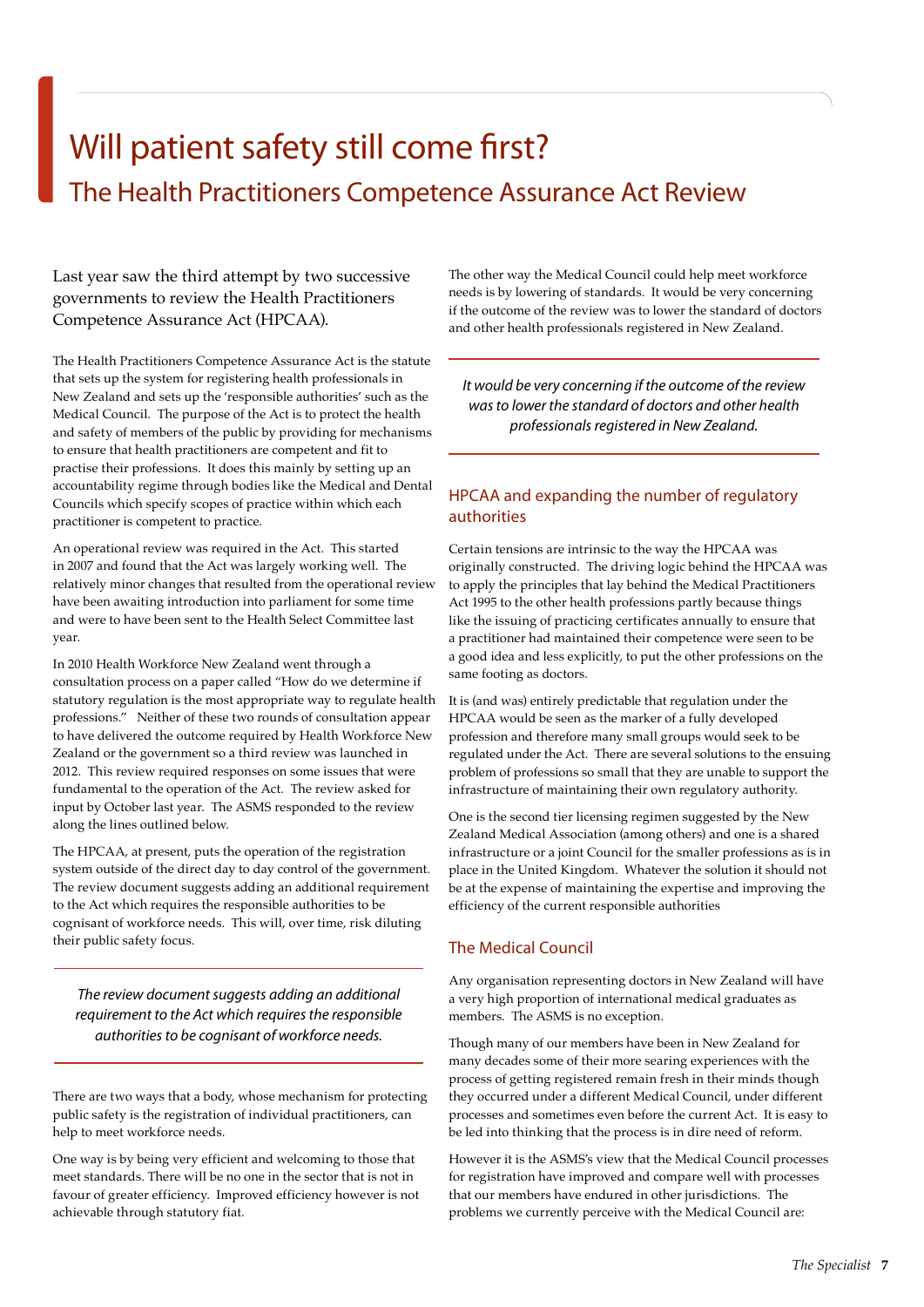- A tendency to attempt to placate the demands of outside individuals or organisations such as the repeated attempts to make practice visits compulsory on the whole profession or placing a positive spin on unfavourable workforce data
- A failure to realise that their role as both judge and investigator requires precise, fair and consistently used terminology and processes that meet the requirements of natural justice.
- A real problem with achieving rapid registration of some doctors. Some elements of this may be insoluble because of the relative scarcity of the appropriate medical expertise in New Zealand that is required to audit overseas qualifications and experience

The proposals in the review, do not offer the prospect of improving these shortcomings. A joint secretariat, amalgamation of authorities, expanding duties to maintaining the workforce and the provision of workforce data and increased attention from the government will make all these problems worse.

The issue of the appointment of members elected by the profession to the Medical Council was of considerable importance to the ASMS and we would expect that this would continue.

### Cost

The implicit criticism made of the Medical Council (and other responsible authorities) in the review document is that they cost too much. This has been of concern to the government because DHBs have agreed over many years to reimburse many of the costs that the responsible authorities levy off health practitioners. This includes provisions in the MECA.

The analysis that was done when this was mooted as a problem recently suggests that the amount saved by amalgamations either of secretariats or Councils would be minimal.

The government has required the authorities to amalgamate their secretariats by June 2013 to increase efficiencies. We doubt that this will save much while risking the dilution of expertise.

### Health workforce data

One of the proposals in the review document is that the Act be changed to require the responsible authorities to provide workforce data.

The Medical Council already provides two forms of data. Data obtained from the registration database and data from the annual workforce survey.

Because of its registration function doctors asked for data by the Medical Council would feel constrained to supply it. It would be of concern to the ASMS if personal data supplied for this purpose was used for another purpose. This would be particularly concerning if individuals could be identified which with small specialities in a small country would often be quite easy.

Collection of health workforce data is a key function of Health Workforce New Zealand and was the major item in their first work plan. A large part of the health workforce is not regulated and much of the information is or should be held by DHBs.

There needs to be careful consideration by HWNZ, the responsible authorities and DHBs to coordinate the efficient collection of data without unnecessary duplication.

### Teamwork and workforce flexibility

The HPCAA is regarded in some quarters as a barrier to workforce innovations. The review asks for comment on common standards for professions and on workforce flexibility

There is no doubt that much health care is delivered in a team context. Our members work in multi-disciplinary teams and there is some suggestion that the isolated health professional is most likely to be at risk of both burnout and anomalous practice. In addition, integration between secondary and primary care through agreed care pathways is developing at a fast pace in many areas

However the really effective team depends on individuals with a clear sense of their own professional skills that complement without exactly duplicating the skills of other professionals. Team members do not always know each other, particularly teams integrated over distance. However they will know what to expect of the professional exercising the role.

Health Professions have developed over time with different trajectories and different skill sets. It would be easy but erroneous to assume that a flexible generic health worker would be more efficient to train and easier to place. The closest fit to such a multi-use professional with skills focused on the diagnostic is the vocationally registered GP. There are multiple issues around both their training and retention and despite the longing for a generic quick fix evident in the paper no real way around the breadth and depth of the training required.

A practitioner must be grounded in their own profession and scope of practice and be able to confidently interact from a basis of a secure knowledge of what other professions know and can do. Paradoxically, system wide flexibility may be dependent on the solid, known competencies of the individual practitioner.

The HPCAA requires the mandatory reporting of health professionals by other health professionals if they are believed to be unable to perform their required functions because of a mental or physical condition. Prior to the passage of the HPCA bill into law there was considerable discussion of mandatory reporting of competence issues. In the end it was decided that this type of reporting would be neither necessary nor useful. We hope very much that this review will not be used as an excuse to reopen this argument.

Health Workforce New Zealand said in the discussion document that the findings of the consultation process will be published prior to public discussion in March and April this year with a final report in July.

### **Angela Belich**

*Assistant Executive Director*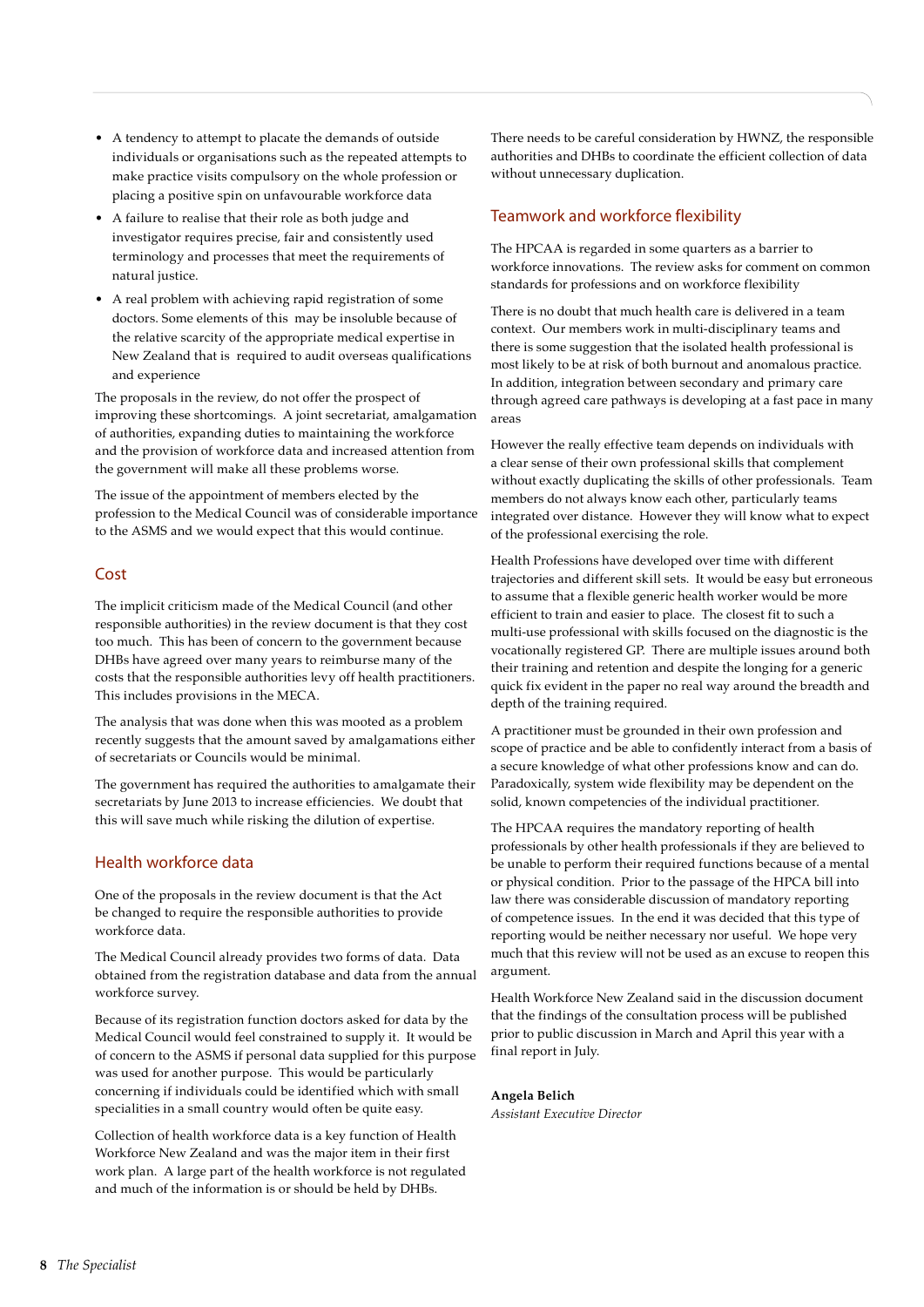## Sustainable healthcare – it's a clinical issue

*This article has been written specifically for The Specialist by Drs David Galler and Clinton Pinto, intensivist and radiologist at Counties Manukau DHB. Both also gave a brief presentation on this subject at last November's ASMS Annual Conference.*

It's hard to believe that there are still some people who don't believe in climate change and global warming, and that we humans are responsible for it.

This debate should really be over, so one questions why it still bubbles on. Maybe this is explained in large part by the recent article in the Guardian weekly (14 February, 2013) reporting that major US Trusts, the Donors Trust and Donors Capital Fund, have been funneling millions of dollars to over 100 climate sceptic groups.

"The funds, doled out between 2002 and 2010, helped build a vast network of thinktanks and activist groups working to a single purpose: to redefine climate change from neutral scientific fact to a highly polarising "wedge issue" for hardcore conservatives." Suzanne Goldenberg, Guardian Weekly.

This funding stream reportedly far outstripped the support from more visible opponents of climate action such as the oil industry.

The science linking human activity to climate change and global warming is rock solid as this, the most important pie graph you will ever see, shows:



Climate change is already having disastrous effects on our planet, on our budgets and on our health. It is reflected in the costs of everyday goods and in ways that will become increasingly obvious across more and more domains of our everyday lives. For healthcare organisations like Counties Manukau, measures of our success as a high performing health system will soon include carbon, as well as patient and population outcomes, and meeting budgets.

*Measures of our success as a high performing health system will soon include carbon, as well as patient and population outcomes, and meeting budgets.*

### Hospital facilities and carbon credits

We are not far off the era when healthcare organizations like ours that wish to extend their facilities, will need more than just the funding to do that, they will need carbon credits. The NHS Climate Targets dating back to 2008 and the development of the UK's NHS Sustainable Development Unit are a testament to that. As we plan new buildings here at Counties Manukau for maternity services and with the potential development of the Manukau Health Park being discussed, we need to be thinking about the return on investment that results from the sustainable design of those facilities.

It's for all of those reasons and more that it is important that all of us understand the science of global warming and what we must do to control the high levels of C02 in the atmosphere.

In broad terms, its cause is largely due to population growth, the lifestyle choices we make and in the words of Dr Frances Mortimer a public health physician in the UK, the *Carbon Dependency Syndrome* that so many of us suffer from.

Its effects are global warming, climate variability, a rise in sea temperature, the melting of the polar ice caps and all the consequences that follow from that.

### **24 reject global warming** *Sustainability in healthcare moves into the more complex but exciting realms of new models of care and prevention.*

The good news is that for health services, almost everything we do to reduce our carbon footprint will likely improve the quality of care we provide and improve health outcomes. Simple examples of that include waste reduction and saving energy through measures like automated means to turn off computers and lights that frees up significant resources that can be used for core business. Over the space of a very short time, our friends at the Museum of Auckland have saved over \$500,000 in this area alone. Better design of new buildings adds enormously to those long-term energy savings.

However if the whole DHB switched tomorrow to renewable energy sources, we would still not be sustainable. Only about 20% of the Carbon footprint of a health system results from direct energy use, the majority is from the procurement of medicines, equipment and the like (see chart over page). Every syringe and every needle we use, and every drug we prescribe, has its own carbon footprint. So sustainability in healthcare moves into the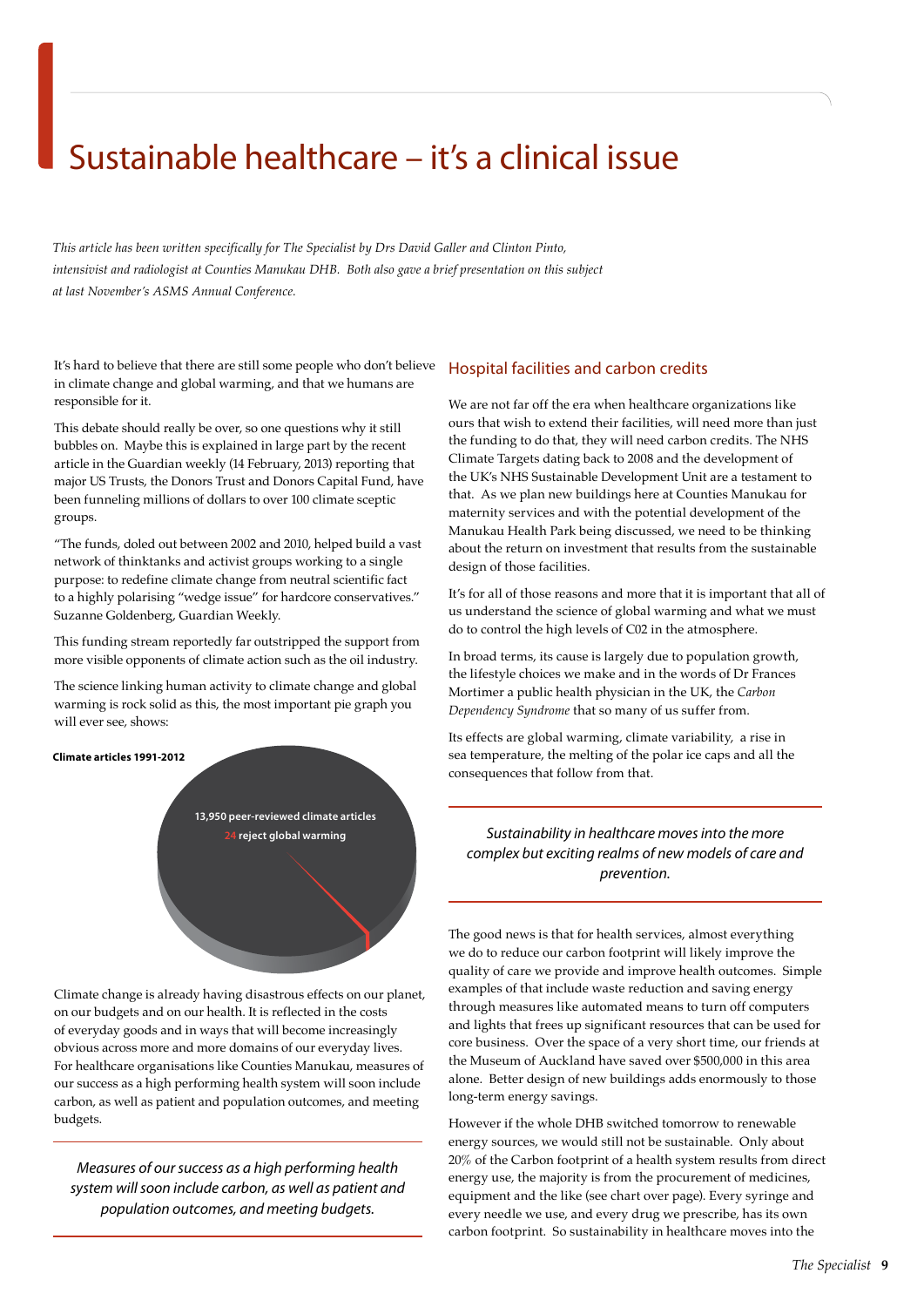more complex but exciting realms of new models of care and prevention. Hey, isn't that our direction of travel anyway? Isn't that handy!

The other major source of the footprint is travel; whilst staff travel is a substantial component of that, the distances our patients need to come for services is an enormous contributor to health's Carbon Footprint. So once again, our move to a single system of care with more and more services being delivered in the community where people live and work, together with an increasing use of new technologies to monitor and manage patients in their own homes and workplaces will prove to be sound sustainable practices.

#### **Hospital CO2 emissions**



### Embarking on a programme

Last year following an enormously popular blog on sustainability by our Chief Executive Geraint Martin, a small group of Counties Manukau staff, led by ASMS members, persuaded the Board to embark on a programme to measure, manage and reduce the DHB's carbon footprint. On 27 February 2013, following some great work by our new Sustainability Officer Debbie Wilson, we celebrated our early success by gaining certification by CarboNZero (www.carbonzero.co.nz) through their CEMARS programme.

### *Sustainability is a clinical issue and requires all of us to be engaged in working towards creating a sustainable health system.*

In so doing we have now measured the carbon footprint generated from the Manukau and Middlemore sites and made a commitment to reduce it over time, in a transparent and measurable way. The details of those plans and our ultimate success in reducing our carbon footprint will largely be dependent on the engagement of all of our staff, clinicians and non-clinicians alike.

So it's clear, sustainability is a clinical issue and requires all of us to be engaged in working towards creating a sustainable health system. Our responsibilities include:

- Prevention eg the mental health doctor takes an interest in addictions; the ED doctor in the provision of good primary care services
- Designing ever more patient centred models of care. Examples might include: patient preference considered as part of the treatment decision making process; copying notes, lab reports to patients so they do not need to come to the clinic for results; follow up as appropriate closer to patients' homes or by phone, email, skype, text or using telemedicine in remote areas; mobile services as appropriate eg mammography.
- Developing lean pathways of care
- Thinking about low cost/low Carbon options as part of the cost benefit of all choices we make.

*For those who wish to explore this area more fully Google our friend Muir Gray who has led much of this work in the NHS and check out the websites below: www.austhealthweek.com.au/Event.aspx?id=805632 www.hospital2020.org/Agreenhospital.html*

# Support service for doctors

MAS and the Medical Protection Society have joined forces to bring their members an important support service. The support service provides access to a free professional counselling service. Doctors seeking help can call.

### **0800 225 5677 (0800 Call MPS)**

The call will be answered by the Medico-Legal Adviser on duty who will then arrange counselling or support.

The service is completely confidential.



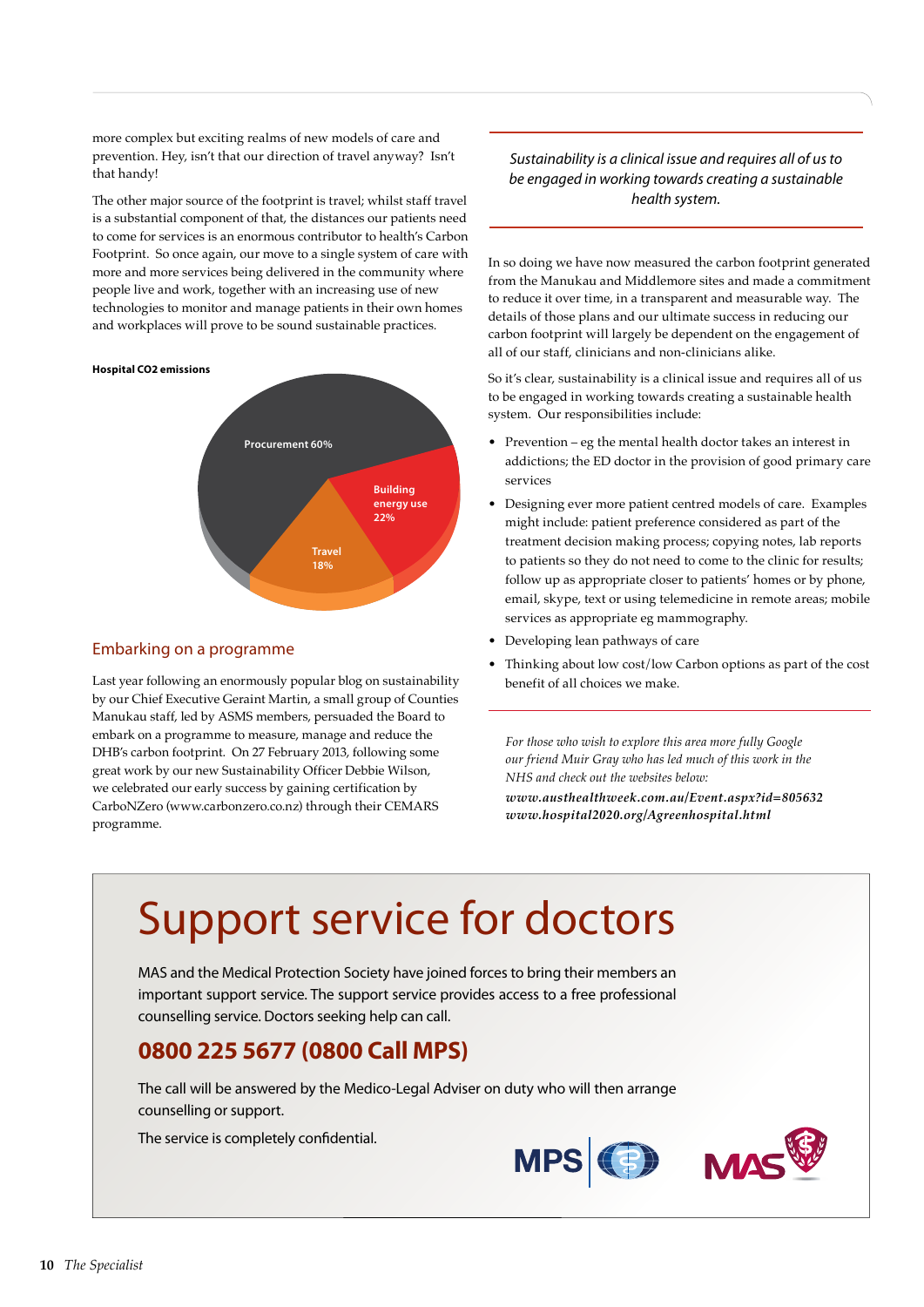# Strengthening central control: amending the State Sector Act

The State Sector and Public Finance Reform Bill had its first reading on 29 November 2012 and has now been referred to the Finance and Expenditure Select Committee. The ASMS sent in a written submission.

The Bill provides that:

- The State Services Commissioner may, without union consultation, issue wide-ranging binding workforce policy orders relating to principles of pay and conditions or workforce strategy
- The Minister of Finance and the Minister of State Services will have wider powers to issue directions to much of the state sector including DHBs
- Redundancy compensation for employees in the state sector (including those working for DHBs) may be denied where they are offered another job elsewhere in the state sector (including where the employee elects not to accept the role in some cases).
- State Owned Enterprises and crown entities (DHBs are crown entities) may be partially privatised by order in cabinet (placing them in new schedule 4A of the Public Finance Act) without requiring additional legislation. This is an obscure provision in the Bill which hopefully will not proceed.

Under the Crown Entities Act DHBs are classified as Crown Agents and several provisions in the Bill will have a direct impact on senior doctors and dentists.

### Redundancy and transfer of Employment Provisions

Senior Doctors are sometimes made redundant, generally because of a change in the type of services required at a particular location or restructuring (for example, the redundancy of medical officer anaesthetists at Ashburton Hospital) and the ASMS has negotiated provisions in the collective agreement with District Health Boards to deal with this hopefully rare contingency.

The changes proposed to redundancy payments in the Bill, as drafted, appear to apply to crown agents such as the DHBs. The intent appears to be that state servants who are made redundant in one job cannot take up another job with the state that has more or as favourable terms and conditions without forfeiting their redundancy payments. They also forfeit their redundancy if they are *offered* such a job.

The obvious answer is for a person in such a position to delay taking up such a job, or even searching for such a job, until the notice period is over. Apart from the obvious unfairness to the individual concerned the policy implications for a state agency, such as a DHB, the Ministry of Health or ACC recruiting a much needed senior doctor, do not appear to be in the public interest. For example, a paediatrician with the Ministry of Health being offered a job by his or her local DHB, or a DHB medical officer offered a position with ACC, would be well advised not to look for a position immediately but delay job search until after the notice period had expired.

Apart from the obvious unfairness to the individual concerned, it is hard to see how the public benefits from this. Not only do they pay the redundancy but also suffer in terms of an unnecessary interruption to the use of scarce skills.

Discussions have been held by the State Services Commission and the New Zealand Public Service Association suggesting that this provision would be restricted to the core public service. The hope is that our members and DHBs will be removed from the ambit of this provision.

### Workforce Policy Orders (55B)

Since 1988, with the coming into force of the State Sector Act, the same employment relations legislation that applies in the private sector has applied to the public sector. This is based on the convention that state sector employers are employers in the same way that private sector employers are employers. The rules and institutions are the same and the parties negotiate and agree in the same way.

The difference between a private sector employer and the state as employer is that the state through legislation sets the rules within which bargaining takes place. The temptation for the state as employer is to put in place laws to give them what they were unable to gain in negotiations.

Under the pre-1988 regime this manifestly overweening power of the state in relation to its employees was tempered by a system of tribunals which included members of the judiciary and detailed parameters set in law as to the grounds for changing conditions of employment.

This was for many years a successful system that also served to distance politicians from direct involvement in run of the mill collective bargaining. It is worthwhile to note that at that time of greater centralisation there was also a separate Health Services Personnel Commission which fulfilled some of the same functions for the public health sector as the State Services Commission did for the public service.

However in 1987 the then government was so dissatisfied with what the legislation delivered in pay increases that it changed the rules fundamentally. The system still achieved distance between politicians and bargaining but this was through independence of the state sector employers from the government in matters to do with employees.

The proposals made in this Bill on Workforce Policy Orders will allow the State Services Commissioner to propose, and the government to pass, orders in Council which, we must assume will force state agencies to do something that they wouldn't otherwise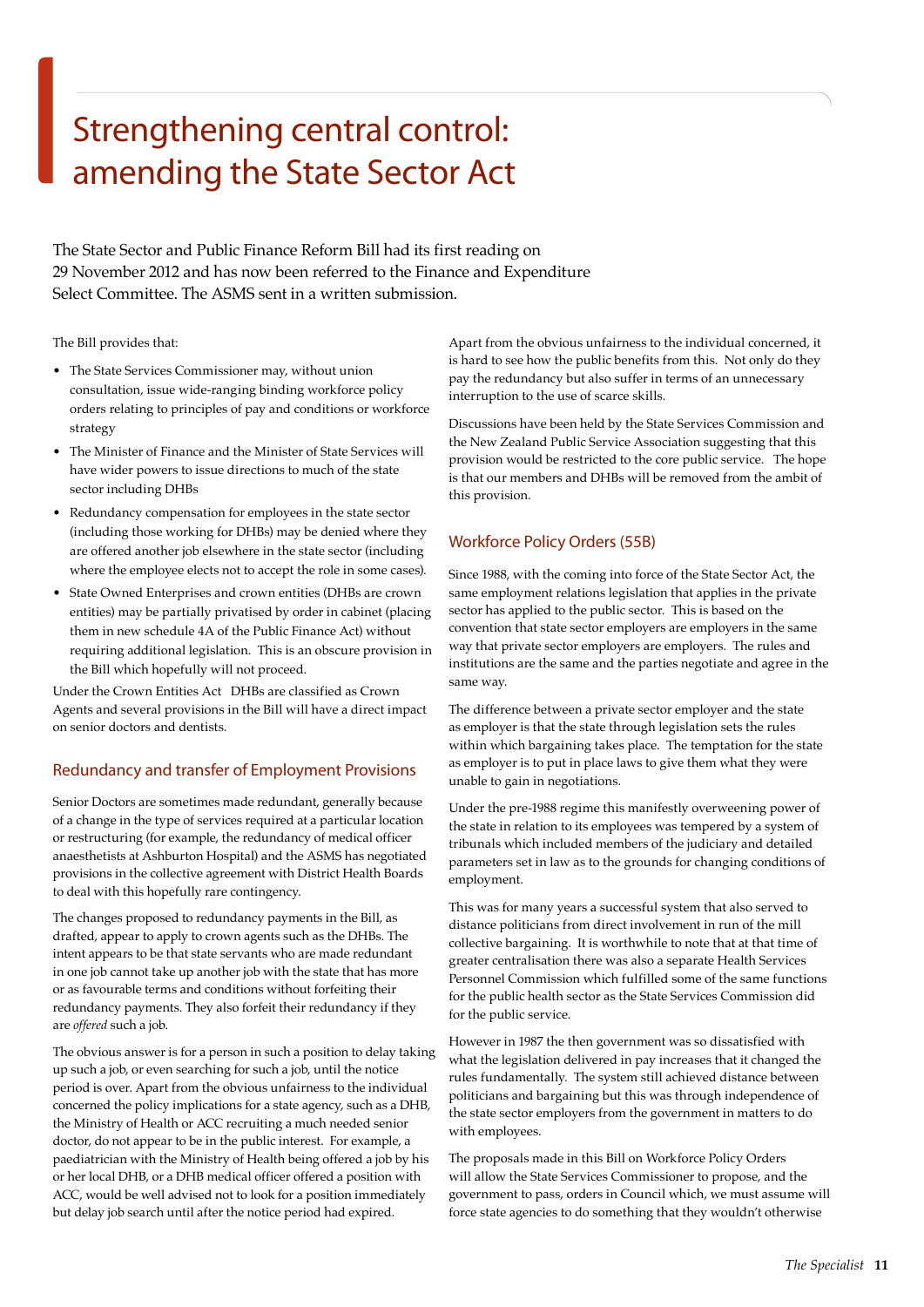do. This is clearly intended to apply to collective bargaining as only decisions on individual employees under section 33 are exempt.

A workforce policy order is very close to a determination under the pre-1988 regime and has no equivalent in private sector employment.

Those drafting the Bill have attempted to couch this provision as if it were designed just to fulfil the role of some high level strategy with respect to pay and conditions for state servants.The government already has the ability to set strategies and does so. Orders in Council proclaimed by the Governor General have very much greater legal weight and are inappropriate for the high level strategic examples that have so far been given.

The inescapable conclusion is that some state agencies have used their statutory independence to arrive at outcomes to collective bargaining that the State Services Commission or the Government are unhappy with. There is no information on what the problems were that led the government to feel that it had to legislate to solve them.

Some protections are built into this provision in that (as with all directions under s103 of the Crown Entities Act) these orders must be published in the Gazette and tabled in Parliament.

For public service departments, good faith obligations may have some constraining effect on the Commissioner as their employer with respect to collective bargaining using this provision to interfere with collective bargaining. The Commissioner does not have the same obligations with regard to other state servants such as employees of DHBs.

The CTU proposes that this provision be subject to a duty to consult with employees and unions and that these provisions should not be able to be used with respect to extant collective bargaining. The ASMS supported this change with respect to the wider state sector but submitted that DHBs should be exempted from its operation. DHBs are partially elected bodies and very large employers (often the largest employer in their area). The State Services Commission has not demonstrated any expertise in the health sector. The Workforce Policy Orders should not apply to the public health sector.

### Consultation and the State Services Commission

The effect of many of these proposed changes is to give added powers to the State Services Commission. We have doubts as to whether the Commission has the appropriate approach as it gains additional responsibilities with respect to the wider state sector and in particular the health sector.

The New Zealand public health sector is probably the most unionised section of the New Zealand workforce as well as being a treasured taonga of the New Zealand public. It also has developed consultative institutions between employers, employees and the Ministry of Health. The State Services Commission has demonstrated in the consultation process over this Bill that they neither understand nor respect that culture. This Bill was discussed with the CTU State Sector Council on one occasion. Further consultation has occurred with one or two of the larger state sector unions but not with the CTU State Sector Council or the CTU Health Sector Standing Committee. The State Services

Commission does not see consultation as a proactive responsibility, rather just a box to be ticked and does not fully embrace any role with respect to all state sector unions and the wider state sector. They should not be entrusted with any further power over the public health sector.

### Whole of government directions (proposed s 107 Crown Entities Act)

The Bill proposes a widening of Ministerial power with regard to whole of government directions presently provided for under the Crown Entities Act. The present provision reads:

*'The Minister of State Services and the Minister of Finance may jointly direct Crown entities to comply with specified requirements for the purpose of both—*

- *· supporting a whole of government approach; and*
- *· either directly or indirectly, improving public services.'*

It is proposed that whole of government directions be widened to include;

- *· to improve (directly or indirectly) public services*
- *· to secure economies or efficiencies:*
- *· to develop expertise and capability:*
- *· to ensure business continuity:*
- *· to manage risks to the government's financial position.'*

There is little that could not be justified under one or other of these headings including a whole of government order on collective bargaining.

In the health sector the introduction of this provision happens at the same time that Health Benefits Ltd is attempting to put in place what it sees as efficiencies in the health sector.

Part of the rationale for having crown entities and not just one giant government department is to fit the entity to the task it performs and the population it serves.

In a country with very few checks and balances to the power of the government of the day and very short electoral cycles, the considering eye of the District Health Board member or the member of governance bodies of other Crown Entities, may be a useful barrier to the rapid implementation of very bad ideas.

This and other changes proposed in the Bill, suggests that the Government is at least rethinking the rationale that lies behind the current configuration of the state sector as a collection of autonomous enterprises akin to private sector employers. Wide change involving the whole state sector requires wider public discussion than has so far occurred. Our DHBs, their skilled and dedicated staff and the patients they serve should not be collateral damage to the effort to centralise the machinery of government.

### **Angela Belich**

*Assistant Executive Director*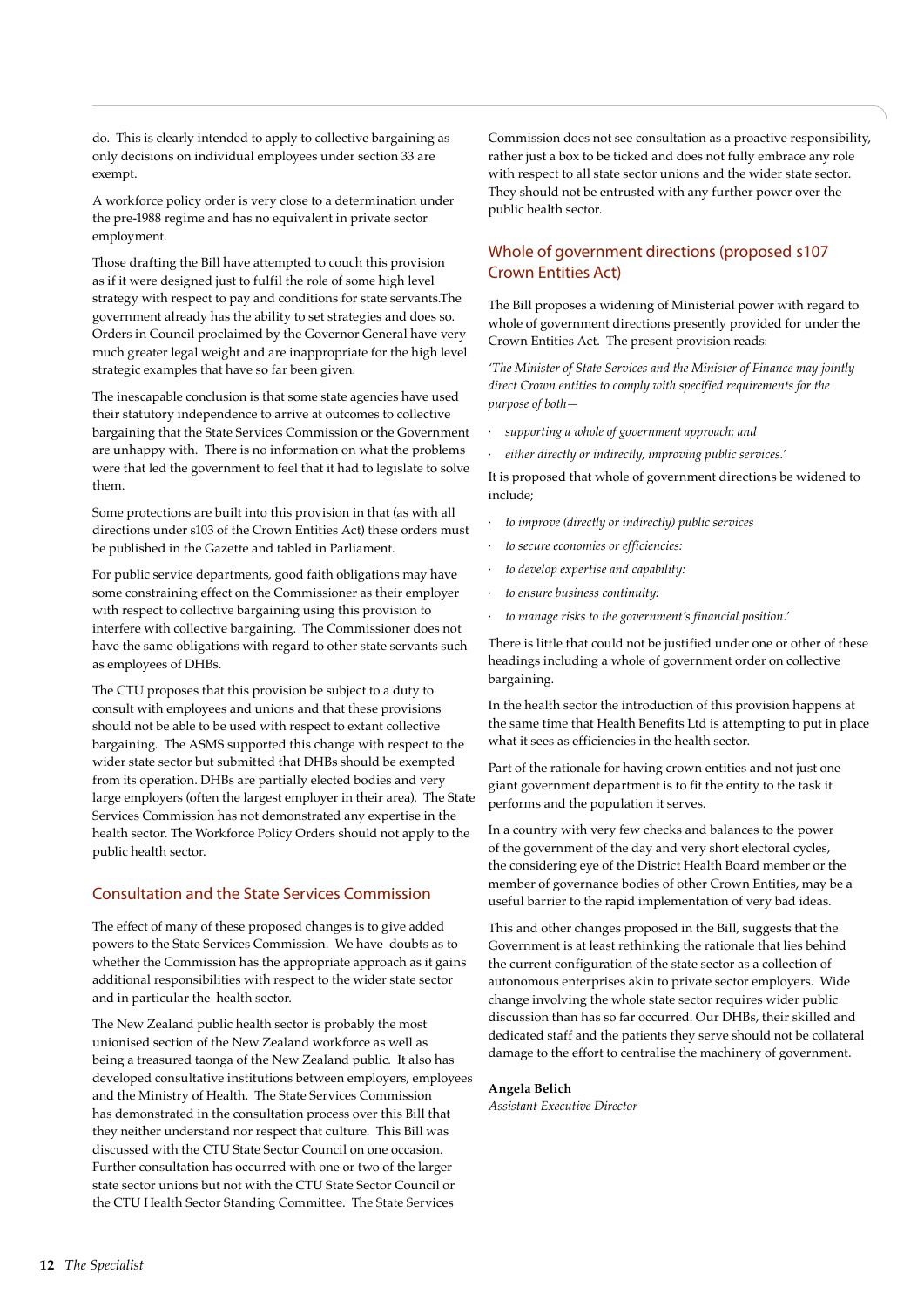



# Strong leadership leads to safer healthcare

*This article is provided by Dr Alan Doris, medical-legal adviser, on behalf of the Medical Protection Society.*



Influential management theorist Peter Drucker says "Management is doing things right; leadership is doing the right things". In complex hospital systems, doctors at all levels have to both manage and lead to ensure the best quality of care, and clinical leadership and clinical management are intertwined. This is done at the level of individual practice; in the management and leadership of clinical teams, and for those in senior positions, at a strategic level influencing the organisation.

While, undoubtedly, doctors in senior positions within an organisation require strong leadership skills, most doctors lead teams and so leadership skills are essential for all hospital doctors.

Management and some traditional models of "transactional" leadership focus on doing established tasks as effectively and efficiently as possible, thus maintaining the status quo. Leadership can additionally be conceptualised as an influence process that creates a vision of a better way of doing things and induces others to accept that vision and devote their energies to achieving it. Such transformational leadership is particularly important in the rapidly evolving area of hospital practice with the enormous variability of clinical situations and rapid advances in medical science and technology.

### Personality characteristics

Much research effort has attempted to identify the key personality characteristics of effective leaders. Traits such as logical thinking, persistence, self-control and an ability to empower and motivate others have been seen as indicating a likely effective leader. Unfortunately, though there is good evidence that such traits are associated with the likelihood of promotion within an organisation, the evidence that the enterprises such people lead are effective is not so good. This may be because different situations call for quite different leadership styles.

It is therefore necessary that leadership skills are learned and mastered, rather than assuming the presence of particular personality traits are all that is required. Also, if the vision that others are being convinced to buy into is seriously flawed then the outcome can be disastrous - some high profile failures of medical care, such as at the Bristol Royal Infirmary or Mid Staffordshire NHS Trust in the UK, have been partly attributable to failures of clinical leadership. Poor leadership at the head of large organisations can have devastating consequences. Such failures have a tragic impact on many families, widespread effects on staff and the wider health professions.

### Health & Disability Commissioner and Medical Council expectations

Closer to home, the Health and Disability Commissioner often considers clinical leadership when investigating a complaint. Attempts to change a culture of blaming individuals for

adverse clinical outcomes have led to increased scrutiny of the management and leadership of the systems in which clinicians work. In some cases, individual clinicians and the organisations that employ them have been judged to be in breach of the Code of Health and Disability Services Consumers' Rights because of leadership failings. This may be due to inadequate supervision of other staff, failures of communication, inadequate training, or poor allocation of resources. Good clinical leadership is recognised as being essential for promoting clinical quality and critical for safe healthcare.

The Medical Council has guidance for doctors who are in managerial or governance positions, particularly relating to resource allocation decisions and the management of colleagues. It is important for doctors in such positions to be aware of the limits of their scope of knowledge and ensure that the care and safety of patients remains the first priority.

### Problems, hazardous but essential

MPS is aware of cases where problems with leadership of a team has contributed to the occurrence of an adverse clinical event or led to a complaint. Not infrequently, poor leadership in handling a system's response to an adverse event or complaint exacerbates the problems for patients, families and the clinicians concerned. This in turn can magnify the consequences of the events leading to such things as lowered staff morale, resignations, deteriorating public confidence in services etc - all of which increase the likelihood of further adverse events and complaints.

Development of clinical leadership skills is now accepted as essential for medical specialists. Colleges have increasingly made this a required competency of candidates for Fellowship and emphasised the importance of leadership skills as part of contemporary medical professionalism. As many health leaders are not doctors, a strong emphasis on leadership skills for nonmedical professionals is equally important.

As articulated by Jeff Brown in his final Presidential Address at the ASMS Annual Conference last November, being a leader can be hazardous, though for progress to be made it is critical that skills are developed and a courageous stance adopted. As well as increasing the range and standard of healthcare available to patients, good leadership brings about safer systems for everyone.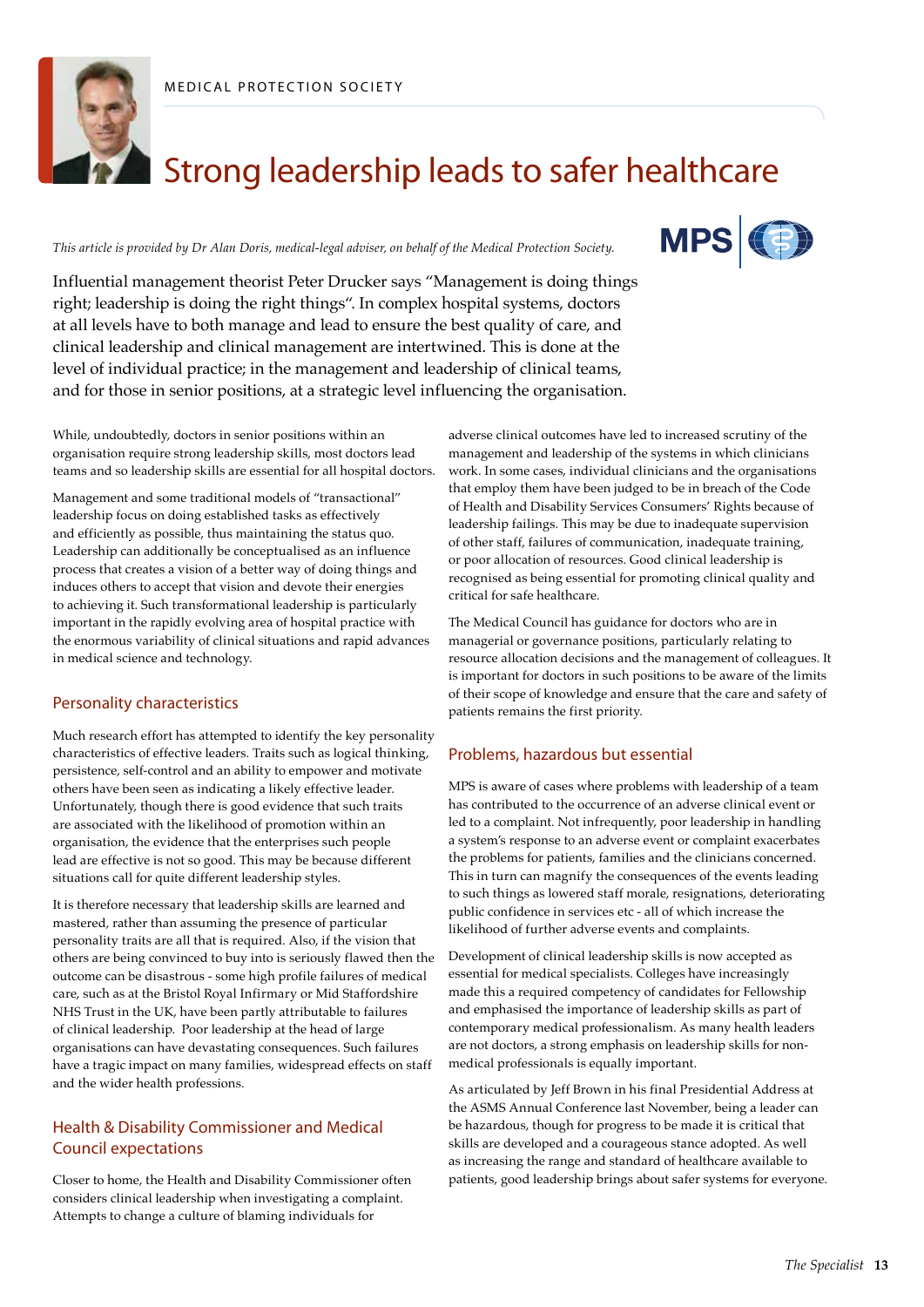# **Doctors and nurses warn Prime Minister over trade talks**



*Media Staement: Te Ohu Rata O Aotearoa (Maori Medical Practitioners Association) and the New Zealand Nurses Organisation.* 

More than 400 members of New Zealand's medical community have signed a letter to the Prime Minister asking for his vigilance that our future health is not being negotiated away under the Trans Pacific Partnership Agreement (TPPA).

The letter, written by Christchurch paediatrician Philip Pattemore, was digitally signed online by 425 health professionals, mainly doctors and nurses. The letter expresses their concerns over whether the TPPA could have a significant impact on New Zealanders' future health and, in particular, the Government's stated goal of achieving a smokefree New Zealand by 2025.

The health professionals urge the Prime Minister and his Government to insist on strong protections for public health in all 29 chapters of the Agreement, including those dealing with investments and intellectual property.

"The negotiations are held in secret, so we cannot be sure how much pressure the Government is under to sacrifice important freedoms. For example, patent extensions and data exclusivity might benefit foreign investors of each signatory nation, but it could stifle PHARMAC's and Medsafe's ability to provide cheaper, subsidised generic medicines for New Zealanders who need them," Dr Pattemore says.

Auckland oncologist and Chairperson for Te Ohu Rata O Aotearoa Dr George Laking says the TPPA negotiations require some means to reassure New Zealand's health community that the efforts to reduce tobacco-related harm are not being undermined.

"If the Agreement creates protections for big foreign corporations, such as tobacco companies, it will mean they can hamper smokefree and other health-related laws by threatening then taking legal action. These disputes would be settled by more secret, offshore arbitration.

"There is no way of knowing whether the Government might be negotiating away its democratically appointed powers, handing them to foreign investors, and in effect putting public health at risk."

New Zealand Nurses Organisation policy advisor Marilyn Head says the stakes are enormous.

"PHARMAC has saved the New Zealand taxpayer \$5 billion over the past 12 years and greatly increased the access we have to medicine. Giving up the fight on patents could hike up the price of medicines significantly, causing inequity in access."

University of Auckland Professor Jane Kelsey, who monitors the negotiations, says legal challenges to Australia's plain packaging legislation show how useful Free Trade Agreements have become for the tobacco industry.

### **For more information:**

*Signatories to the letter to the Prime Minister can be viewed online at: www.tppacorrespondence.org.nz/results.php*

*The text of the petition can be viewed at: www.tppa-correspondence.org.nz/tppa\_ petition.pdf*

"We've already seen hesitance on the part of our Government over plain packaging legislation due to legal wrangling across the Tasman. Our worry is that negotiations for the TPPA, while arbitration takes place over existing trade agreements Australia has with other nations, is putting a 'chill effect' upon our Government when it comes to following Australia's lead."

Smokefree Coalition Director Prudence Stone agrees, saying "the tobacco industry is responsible for the deaths of more than 5000 New Zealanders a year. It must not be allowed to find legitimacy in the context of international trade negotiations. Letting it do so sends a clear message that there is still working arsenal at the industry's disposal to fight us in our battle to end tobacco use."

The letter to Prime Minister John Key has been sent on the eve of the 16th round of TPPA negotiations which start Monday 4 March in Singapore. Negotiators are now facing pressure to narrow down outstanding disagreements.

Taking

Power

Away

Pharmac's

TOBACCO

PUISUN<br>PUISUN

DISUM<br>PRUTECTIUM

AGREEMENT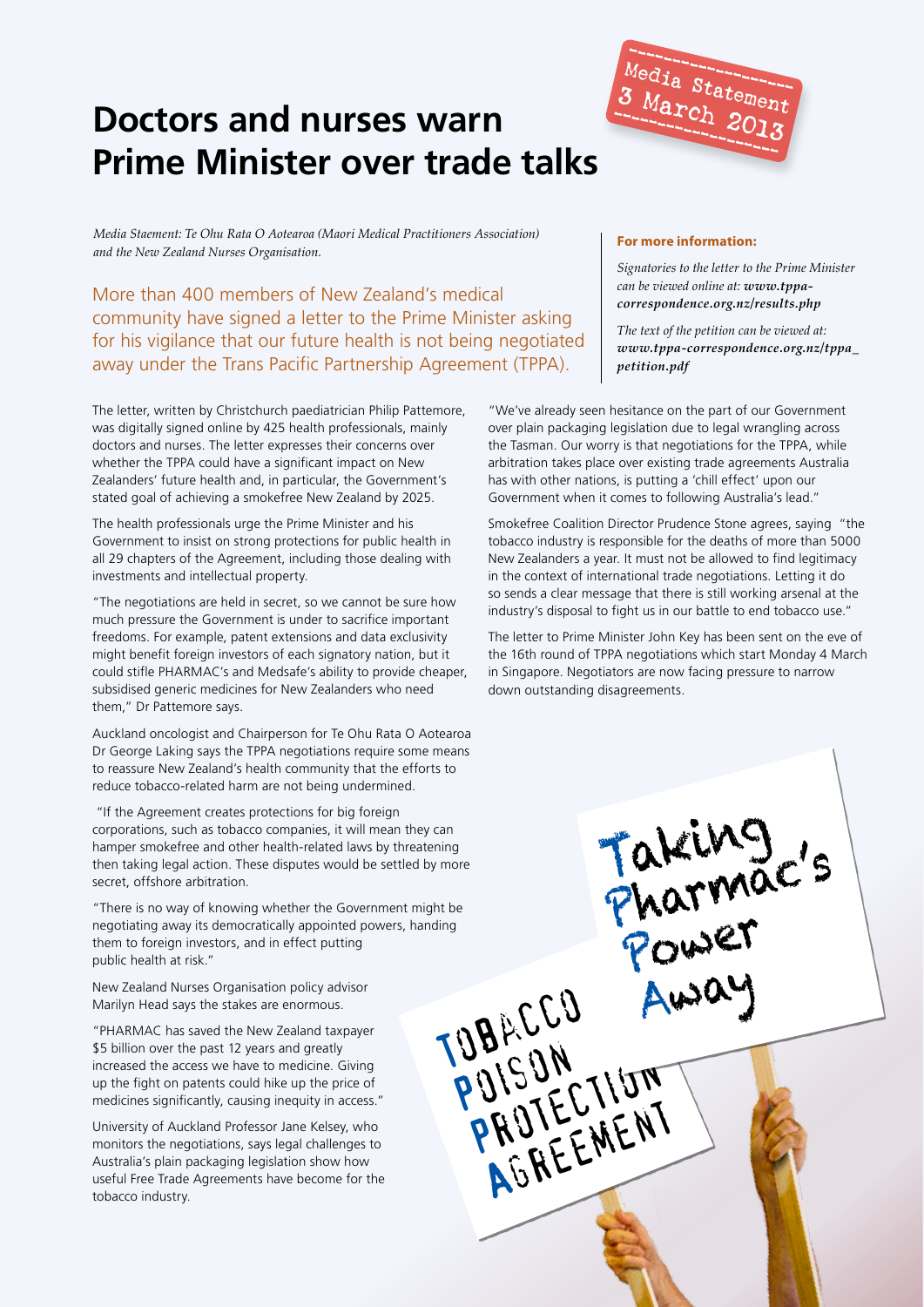# **Medical students concerned about patient rights in TPP**

*Press Release: New Zealand Medical Students' Association - NZMSA*

The New Zealand Medical Students' Association (NZMSA) urges negotiators and politicians to preserve New Zealand's freedom to implement innovative health policy during Trans-Pacific Partnership (TPP) negotiations.

Tobacco control measures, including plain packaging, were still a major talking point during the stakeholder sessions of round 16 of negotiations in Singapore. The proposed TPP text includes provisions which could see New Zealand sued in overseas courts, much the way Australia is undergoing currently, if the government tries to use plain packaging to achieve the 'Smokefree 2025' goal. When asked, the lead negotiator for New Zealand assured stakeholders that it would be possible to "strike a balance" between commercial interests and safeguards for public health. NZMSA would like to remind negotiators and politicians that any agreement which gives any room to the commercial interests of tobacco companies is unacceptable, and to request that they continue listening to the voices of medical experts in the field. As Briar Mannering, third year medical student at the University of Auckland, states, "It certainly wouldn't hurt if one of these experts in the field was able to brief the health select committee on these issues."

Student doctors impress the importance of keeping intact not just PHARMAC's structure, but mechanisms that it uses to provide medicines at little expense to patients. "PHARMAC provides equal access to medicines, which are a basic need, not a mere commodity," says Ms Mannering. "PHARMAC's purchasing power has also been shown to provide New Zealanders with some of the cheapest medicines in the world". US pharmaceutical companies are pushing for provisions which would drive up the cost of medicines, and delay the entry of cheap generics onto the market. "Our drug buying policies should be kept separate from any trade agreement, or we risk paying out more in expensive hospital care."

NZMSA looks forward to further collaboration with other groups in continuing to bring attention to this issue, and asks that the health sector continues to work together both nationally and internationally to keep patient concerns on the table. We need to ensure that the health of all New Zealanders remains of the utmost importance and is not compromised in the pursuit of trade benefits during these negotiations.



### ASMS services to members

### **As a professional association we promote:**

- right of equal access for all New Zealanders to high quality health services
- professional interests of salaried doctors and dentists
- policies sought in legislation and government by salaried doctors and dentists

### **As a union of professionals we:**

- provide advice to salaried doctors and dentists who receive a job offer from a New Zealand employer
- negotiate effective and enforceable collective employment agreements with employers. This includes the collective agreement (MECA) covering employment of senior medical and dental staff in district health boards which ensures minimum terms and conditions for around 3,000 doctors and dentists, over 90% of this workforce
- advise and represent members when necessary
- support workplace empowerment and clinical leadership

### Other services

### *www.asms.org.nz*

Have you visited our regularly updated website? It's an excellent source of collective agreement information and it also publishes the ASMS media statements.

We welcome your feedback as it is vital in maintaining the site's professional standard.

### **ASMS job vacancies online** *www.jobs.asms.org.nz*

We encourage you to recommend that your head of department and those responsible for advertising vacancies, seriously consider using this facility.

Substantial discounts are offered for bulk and continued advertising.

### **ASMS email broadcast**

In addition to The Specialist the ASMS also has an email news service, ASMS Direct. This is proving to be a very convenient and efficient method of communication with members.

If you wish to receive it please advise our Membership Support Officer, Kathy Eaden in the national office at *ke@asms.org.nz*

### How to contact the ASMS

Association of Salaried Medical Specialists Level 11, The Bayleys Building, Cnr Brandon St & Lambton Quay, Wellington

|           | Telephone 04 499-1271         |
|-----------|-------------------------------|
| Facsimile | 04 499-4500                   |
| Email     | asms@asms.org.nz              |
| Website   | www.asms.org.nz               |
| Post      | PO Box 10763, Wellington 6143 |